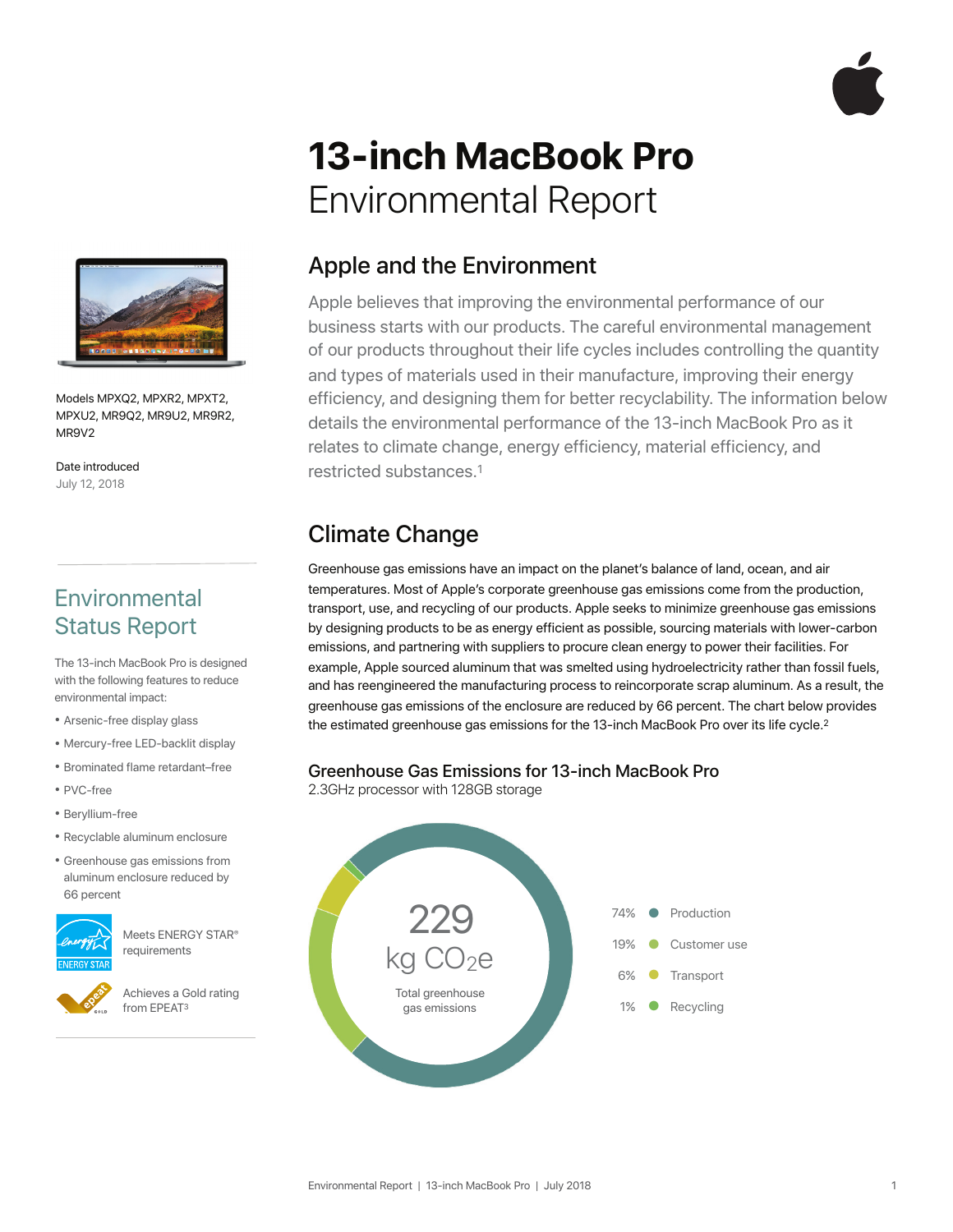

#### **Battery design**

The 13-inch MacBook Pro features a lithium-ion polymer battery chemistry that is free of lead, cadmium, and mercury. This allows for an extended lifespan and is designed to deliver up to 1000 full charge and discharge cycles before it reaches 80 percent of its original capacity.

### Energy Efficiency

A significant portion of product-related greenhouse gas emissions occurs during the customer use phase. Energy efficiency is therefore prioritized throughout the product's design. Apple products use power-efficient components and software that can intelligently power them down during periods of inactivity. The result is that MacBook Pro is energy efficient right out of the box.

The 13-inch MacBook Pro outperforms the ENERGY STAR Program Requirements for Computers, by consuming less than one-half of the energy allowed. The following table details power consumed in different use modes.

#### Power Consumption for 13-inch MacBook Pro

| Mode                     | 100V   | <b>115V</b> | 230V   |
|--------------------------|--------|-------------|--------|
| Off                      | 0.15W  | 0.15W       | 0.16W  |
| Sleep                    | 0.45W  | 0.46W       | 0.46W  |
| Idle-Display on          | 2.89W  | 2.86W       | 2.94W  |
| Power adapter, no-load   | 0.039W | 0.041W      | 0.059W |
| Power adapter efficiency | 89.4%  | 89.8%       | 89.7%  |

#### Material Efficiency

Apple's ultracompact product and packaging designs lead the industry in material efficiency. Reducing the material footprint of a product helps maximize shipping efficiency. It also helps reduce energy consumed during production and material waste generated at the end of the product's life. The 13-inch MacBook Pro enclosure is made of aluminum and other materials highly desired by recyclers. In addition, the feet, fan, and keyboard hinge mechanism are made from plastics containing recycled or bio-based content, which reduces dependence on petroleum-based plastics. The chart below details the materials used in this model.4

#### Material Use for 13-inch MacBook Pro

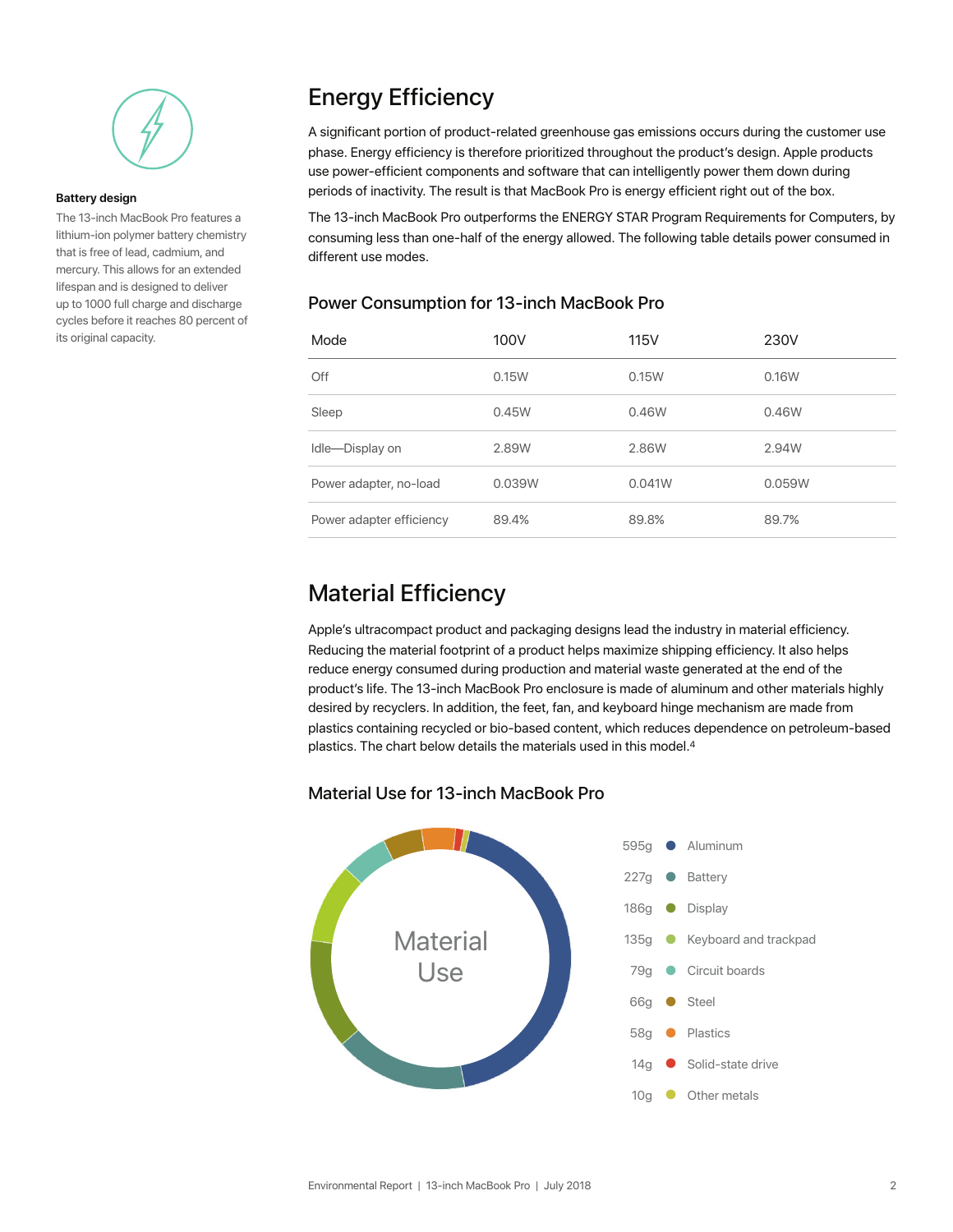

U.S. retail packaging of 13-inch MacBook Pro contains an average of 38 percent recycled content by weight.

### Packaging

The packaging for the 13-inch MacBook Pro is recyclable, and 100 percent of the fiber is from either recycled content or responsibly managed forests. The following table details the materials used in its packaging.1

#### Packaging Breakdown for 13-inch MacBook Pro

| Material                        | Retail box | Retail and shipping box |
|---------------------------------|------------|-------------------------|
| Fiber (corrugate, molded fiber) | 347q       | 776q                    |
| High-impact polystyrene         | 142q       | 142q                    |
| Other plastics                  | 15g        | 15g                     |

## Restricted Substances

Apple has long taken a leadership role in restricting harmful substances from our products and packaging. As part of this strategy, all Apple products comply with the strict European Directive on the Restriction of the Use of Certain Hazardous Substances in Electrical and Electronic Equipment, also known as the RoHS Directive. Examples of materials restricted by RoHS include lead, mercury, cadmium, hexavalent chromium, and the brominated flame retardants (BFRs) PBB and PBDE. The 13-inch MacBook Pro goes even further than the requirements of the RoHS Directive by incorporating the following more aggressive restrictions:

- Arsenic-free display glass
- Mercury-free LED-backlit display
- BFR-free
- PVC-free
- Beryllium-free



## Recycling

Through ultra-efficient design and the use of highly recyclable materials, Apple has minimized material waste at the product's end of life. In addition, Apple offers and participates in various product take-back and recycling programs in 99 percent of the countries where Apple sells products, including at every Apple Store. For more information on how to recycle your products at end of life, visi[t www.apple.com/recycling.](http://www.apple.com/recycling)